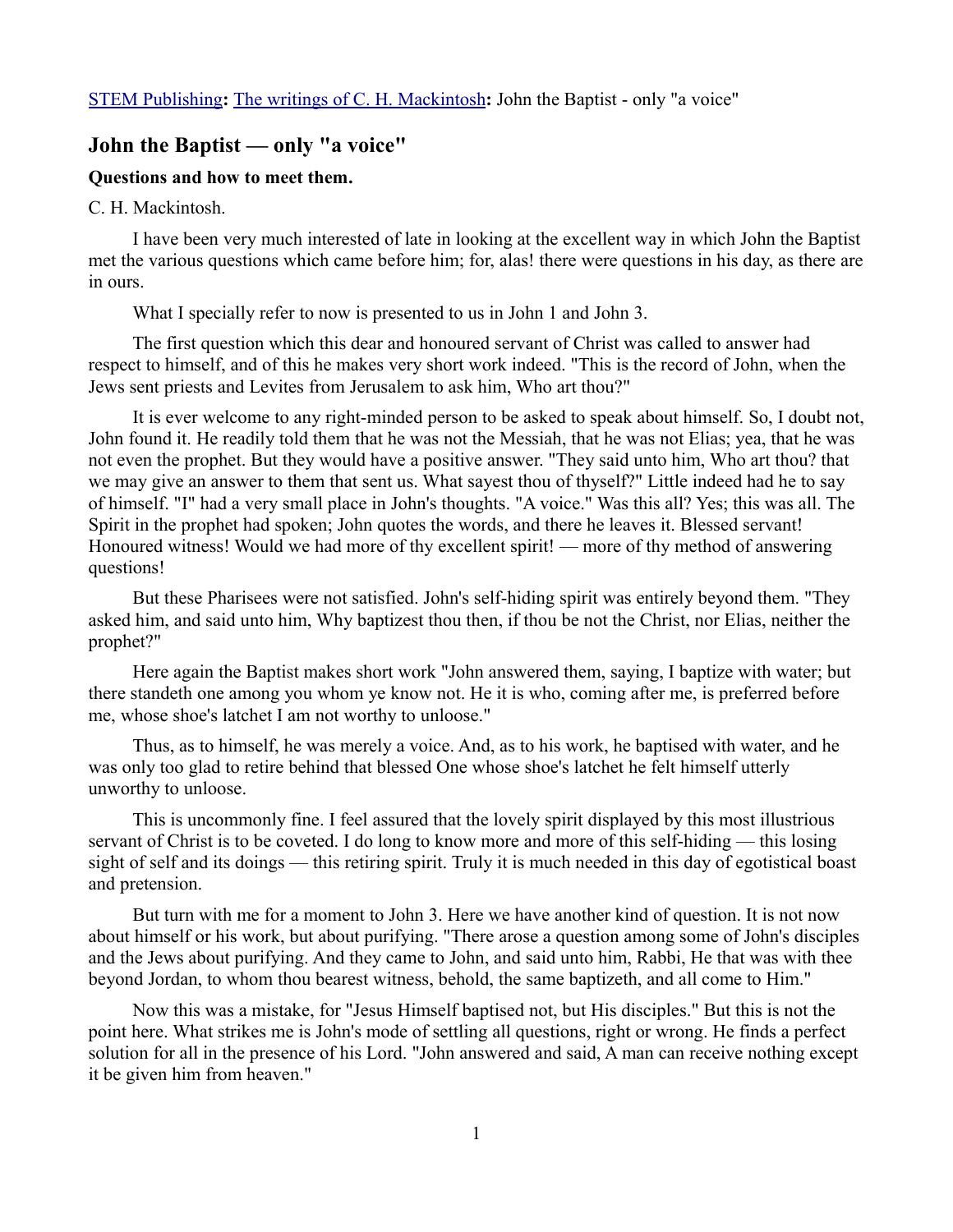How true! How simple! How perfectly obvious! What a complete settlement of every question! If a man has anything at all, whence did it, whence could it, come? Surely only from Heaven. What a perfect cure for strife, envy, jealousy, and emulation! "Every good gift and every perfect gift is *from above,* and *cometh down* from the Father of lights. What a tale this tells of earth and of man! What a record it bears to Heaven and to God! Not one atom of good on earth but what comes from Heaven. Not an atom of good in man but what comes from God. Why, then, should any one boast, or be jealous, or envious? If all goodness is from above, let there be an end of all strife, and let all hearts go up in praise to "the Father of lights."

Thus it was the Baptist met the questions of his day. He let all the questioners know that their questions had but little interest for him. And, more than that, he let them know where all his interests lay. This blessed servant found all his springs in the Lamb of God, in His precious work — in His glorious Person. The voice of the Bridegroom was enough for him, and, having heard that, his joy was full. The question of purifying might be interesting enough in its place, and no doubt, like all other questions, it had its right and its wrong side; but for John, the Bridegroom's voice was enough. In His presence he found a divine answer to every question — a divine solution to every difficulty. He looked up to Heaven, and saw every good thing coming from thence. He looked into the Bridegroom's face, and saw every moral glory centred there. This was enough for him. Why trouble him with questions of any kind — questions about himself or his work, or about purifying? He lived far beyond the region of questions, in the blessed presence of his Lord and there he found all his heart could ever need.

Now it seems to me that you and I would do well to take a leaf out of John's book as regards all this. I need not remind you that in this our day there are questions agitating men's minds. Yes, and some of us are called to account for not expressing ourselves more decidedly on some at least of these questions. But, for my part, I believe the devil is doing his utmost to alienate our hearts from Christ and from one another by questions. We ought not to be ignorant of his devices. He does not come openly, and say, "I am the devil, and I want to divide and scatter you by questions." Yet this is precisely what he is seeking to do.

Now, it matters not whether the question be right or wrong in itself; the devil can make use of a right question just as effectively as of a wrong one, provided he can succeed in raising that question into undue prominence, and causing it to come between our souls and Christ, and between us and our brethren. I can understand a difference in judgement, on various minor questions. Christians have differed about such for many long centuries, and they will continue to differ until the end of time. It is human weakness. But when any question is allowed to assume undue prominence, it ceases to be mere human weakness, and becomes a wile of Satan. I may have a very decided judgement on any given point, and so may you. But what I long for now is a thorough sinking of all questions, and a rejoicing together in hearing the Bridegroom's voice, and going on together in the light of His blessed countenance. This will confound the enemy. It will effectually deliver us from prejudice and partiality, from cliques and coteries. We shall then measure one another, not by our views of any particular question, but by our appreciation of the Person of Christ, and our devotion to His cause.

In a word, my beloved and valued friend, what I long for is that you and I, and all our dear brethren throughout the whole world, may be characterized by a deep-toned, thorough, devotion to the name and truth, and cause of Christ. I long to cultivate broad sympathies, that can take in every true lover of Christ, even though we see not eye to eye on all minor questions. At best "we know but in part"; and we can never expect people to agree with us about questions. But if Christ be our one absorbing object, all other things will assume their right place, their relative value, their proper proportions. "Let us, therefore, as many as be perfect [as many as have Christ for their one object], be